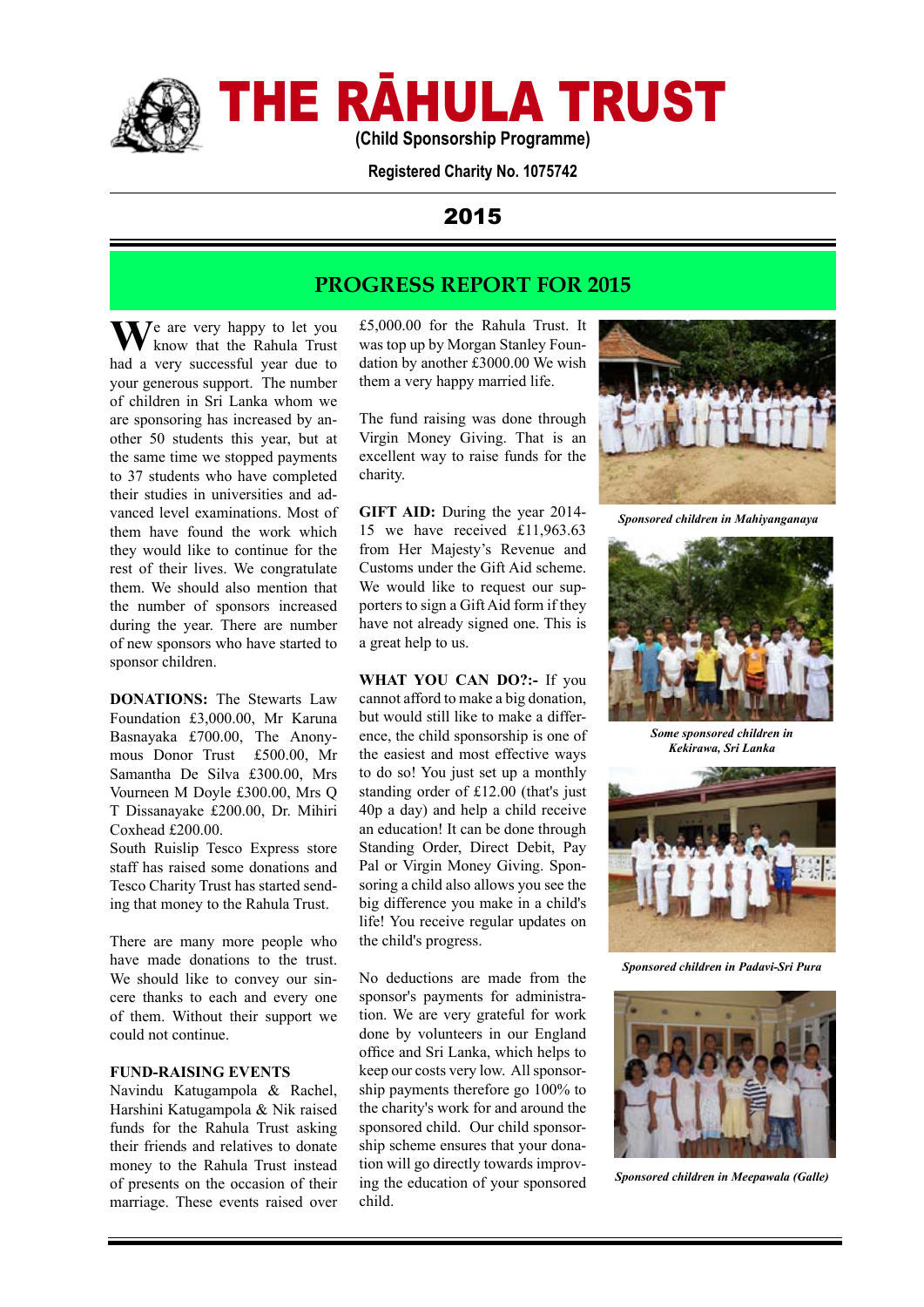#### **PROVISION OF SCHOOL EQUIPMENT TO 200 NEEDY CHILDREN REQUESTED BY SERVE**

**T**he project was located in the Western Province of Sri Lanka in the Districts of Colombo and Kalutara along the identified locations of Angulana, Uswatte, Moratuwella, Modara and Thotawatte.

The project supported 200 identified children from these 5 communities belonging to multi-religious and multi-ethnic communities. The children come from families facing severe economic constraints where the parents have a low educational level and have no stable avenues to earn an income. The main reason that makes these children drop out of school and discontinue their education is limitations in obtaining basic needs such as school books, school clothing including shoes etc.

The beneficiaries were children struggling due to economic diffi-



*The Executive Director handing over educational equipment to a student.*

#### **NEPAL EARTHQUAKE**



*At the recommendation of the Rahula Trust Mr Saksena & Mrs. Wijitha Satyapala have donated £1,400.00 to the Metta Centre in Nepal as a relief fund to distribute food, water, medicine and other necessary items which was immediately needed. The Metta Centre has arranged to distribute those necessary items. We would like to thank Mr & Mrs Satyapala for their generosity.* 



*The Moratuwella social worker handing over educational equipment to a student.*

culties to continue their education with regular attendance. (Therefore to overcome these difficulties faced by the children, the social workers based at the centres identified the needs of these children in providing them with school related equipment.) The shoes were a major source of financial difficulty as it was beyond the financial means of the parents



*The Modara social worker handing over educational equipment to a student.*



*The computer centre in Madanwala Pirivena, Hanguranketha, was started with donation of 10 computers from Colombo Project recommended by the Rahula Trust. We are very happy to let you know that now this computer centre has been developed into a fully-equipped computer centre with the help of "NENASALA" project.*

living in these poverty stricken communities. All the students were given exercise books and other school equipment.

The list of children who were provided with the school equipment are as follows:

| <b>Target Area</b> | Girls | <b>Boys</b> | <b>Total No</b> |
|--------------------|-------|-------------|-----------------|
|                    |       |             | of children     |
| Angulana           | 32    | 33          | 65              |
| Thotawatte         | 26    | 22          | 48              |
| Uswatte            | 19    | 13          | 32              |
| Moratuwella        | 17    | 14          | 31              |
| Modara             |       | 13          | 24              |
| Total              | 105   | 95          | 200             |

We received a sum of SLRs.294,152.79 and the total expenditure was SLRs.294,150.00. This comprises SLRs. 178,875/= for shoes and SLRs. 115,275/= for school equipment.

SERVE said, *"We would wish to express our sincere gratitude to the Rahula Trust for the kind and generous gesture in coming forward especially at a time when SERVE was in need of urgent support to meet this basic need, in order to fulfill their right to education. This will thus ensure and help the children to enjoy the free education facility provided by the Government and continuity of their education."*



*The Rahula Trust spent £3237.00 to conduct additional tuition classes in Maths, Science, English, Music and Dance at the Viharamahadevi Children's home. The management of the home wrote to us that children have benefited tremendously from this help and 2 students have passed their A/L examination last year with excellent results and 5 students are waiting for their results this year.*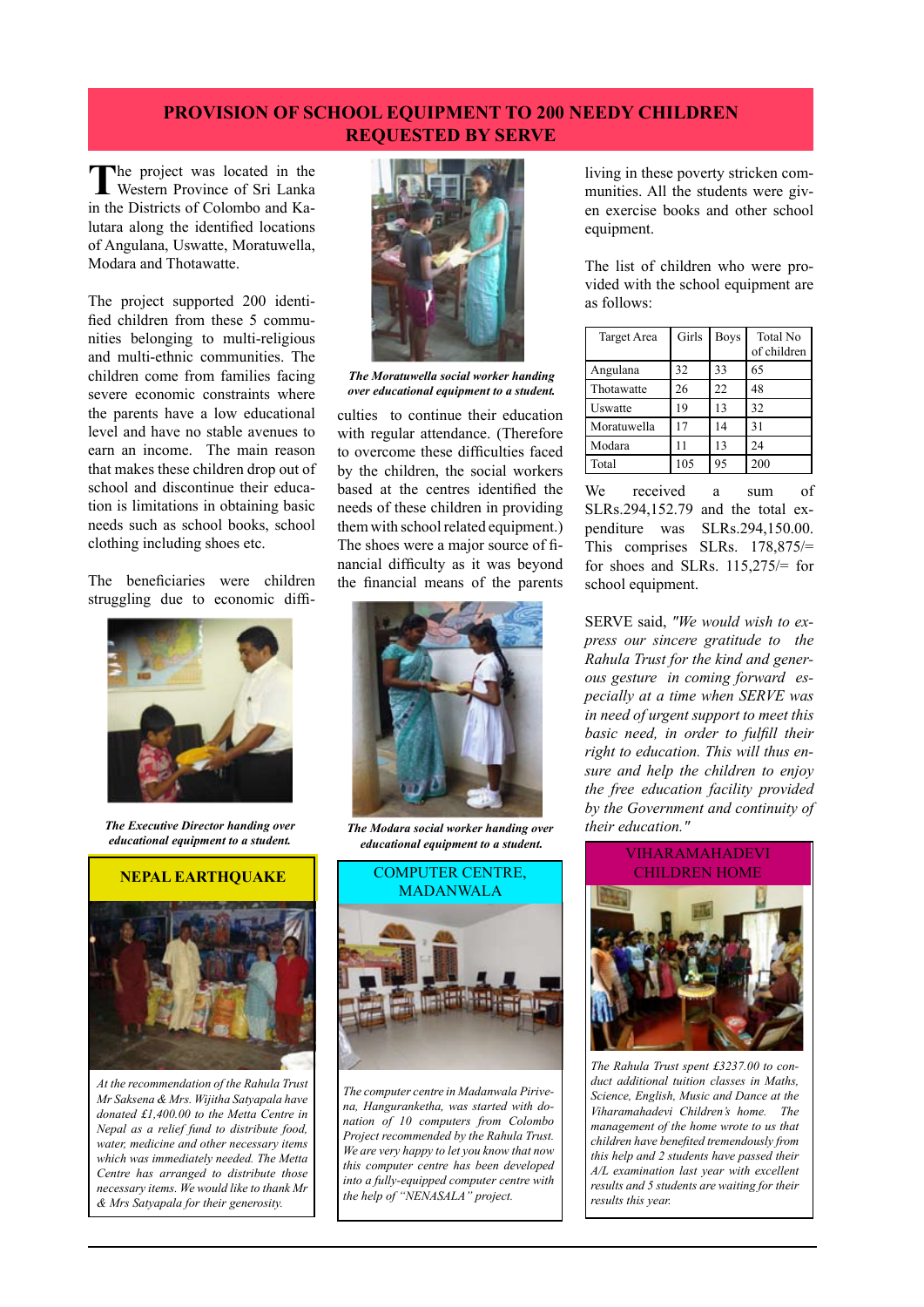## **Paleng Children's Centre, Malealea, Lesotho**



**T**he Kingdom of Lesotho is a landlocked country in southern Africa completely surrounded by South Africa.The Rahula Trust has begun to support Paleng Children's Centre, Malealea, Lesotho with a donation of £700.00 in January *(£500 from the Rahula Trust and £200 from our trustee, Bob Parsons).* In July 2015 the Trust made a second donation of £2,000.00.

#### **Objectives of Paleng**

To create spaces where children of the valley can engage with activities that promote literacy, numeracy and thinking skills in an informal way. To create a place where children have access to books in Sesotho as well as in English. To create a place where children can gain access to a range of stimulating materials that promote problem solving, out-ofthe-box thinking, to play, create, build and maximise the potential that every child is born with.

Their report says that '*that the books that Rahula helped purchase will undoubtedly help the students develop literacy skills and improve their English, both of which are important life-long skills. The funding from Rahula has given us the opportunity to greatly improve our avail-*



*able resources. The Paleng Centre is already much loved and much used. We thank Rahula Trust and Bob Parsons for believing in us.'*

The grant has funded 80 books for the Paleng library, 3 tablets to promote learning of computer/technical skills, writing materials, teachers' workshops, fuel allowance to reach more children. The need is very great. A teacher said: *'I have had mothers beg me to teach their child to read as schools are failing the children in Malealea.'* 



Another member of staff has written: *'The children are hungry to read. Illiteracy is a problem in the area. It is not well taught in schools and there are other factors such as it is common for boys to be removed from school at times for shepherding duties. Books are not available in this valley. Paleng is the only place that these children can freely access books.'* 



#### **METTA CENTRE AND SPONSORSHIP IN NEPAL**



**SAMYAK YOUTH GROUP:** *They have increased the number of children they are supporting and the Rahula Trust contributed £1750.00 for those children they are sponsoring.* 

**METTA CENTRE:** *For the education of their children, the Rahula Trust contributed £1,000.00. The number of children in the centre has increased.*

#### SHABWALI SCHOOL IN KENYA



*The Trust has continued its support of Shabwali Secondary School, located near the town of Kakamega, Western Kenya. In March 2015 the sum of £2,120 was donated in order to fund the purchase of 2 laptops, 2 projectors and 1 desktop, all of which will help teachers to prepare their classes better and to teach more effectively.*